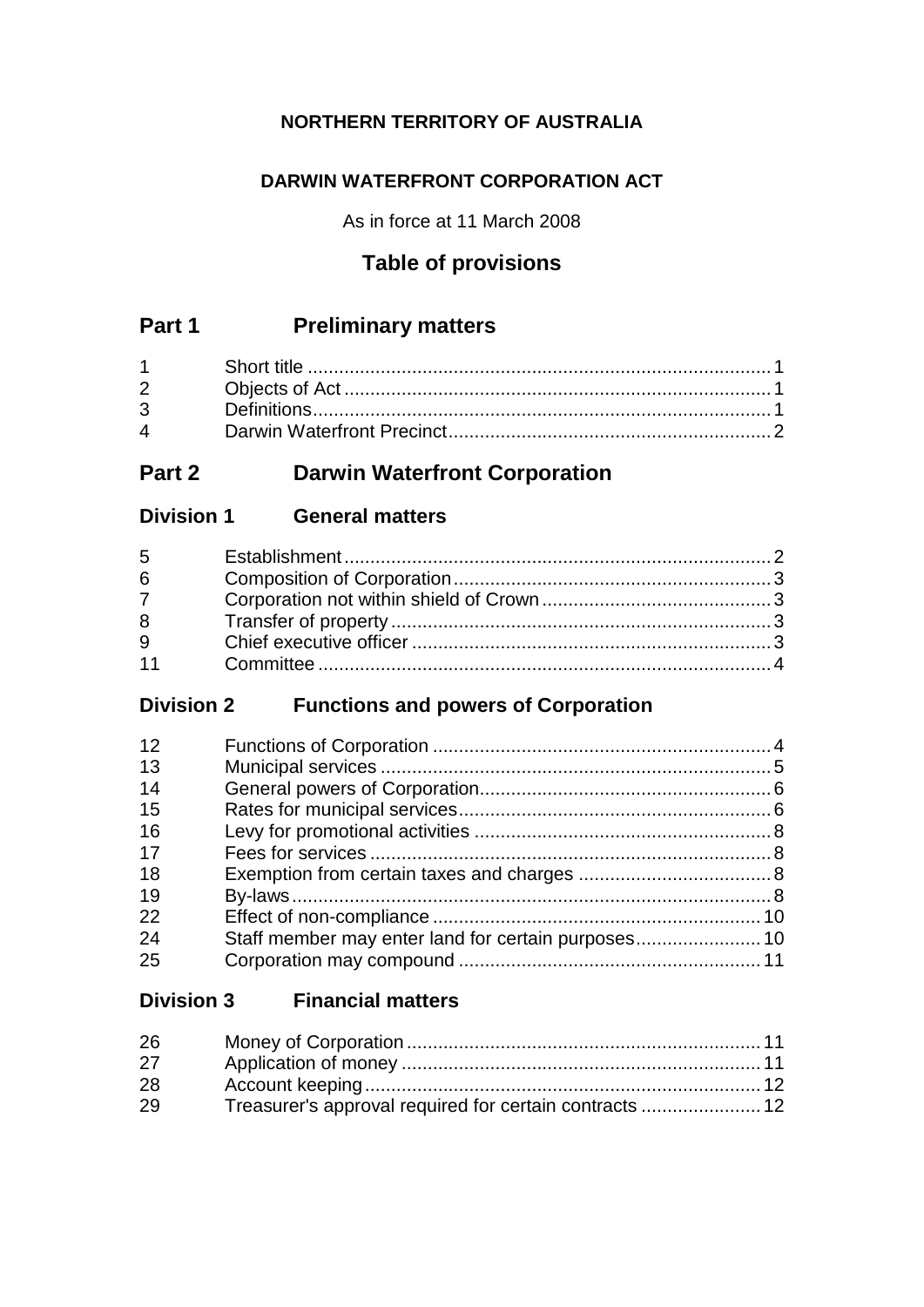| <b>Division 4</b> | <b>Reporting requirements</b> |
|-------------------|-------------------------------|
|                   |                               |

| 30<br>31<br>32    |                                          |  |
|-------------------|------------------------------------------|--|
| <b>Division 5</b> | <b>Meetings</b>                          |  |
| 33                |                                          |  |
| <b>Division 6</b> | <b>Other administrative matters</b>      |  |
| 35<br>36          |                                          |  |
| <b>Division 7</b> | <b>Review of Corporation's operation</b> |  |
| 37                |                                          |  |
| Part 3            | <b>Miscellaneous matters</b>             |  |
| 38                |                                          |  |
| <b>ENDNOTES</b>   |                                          |  |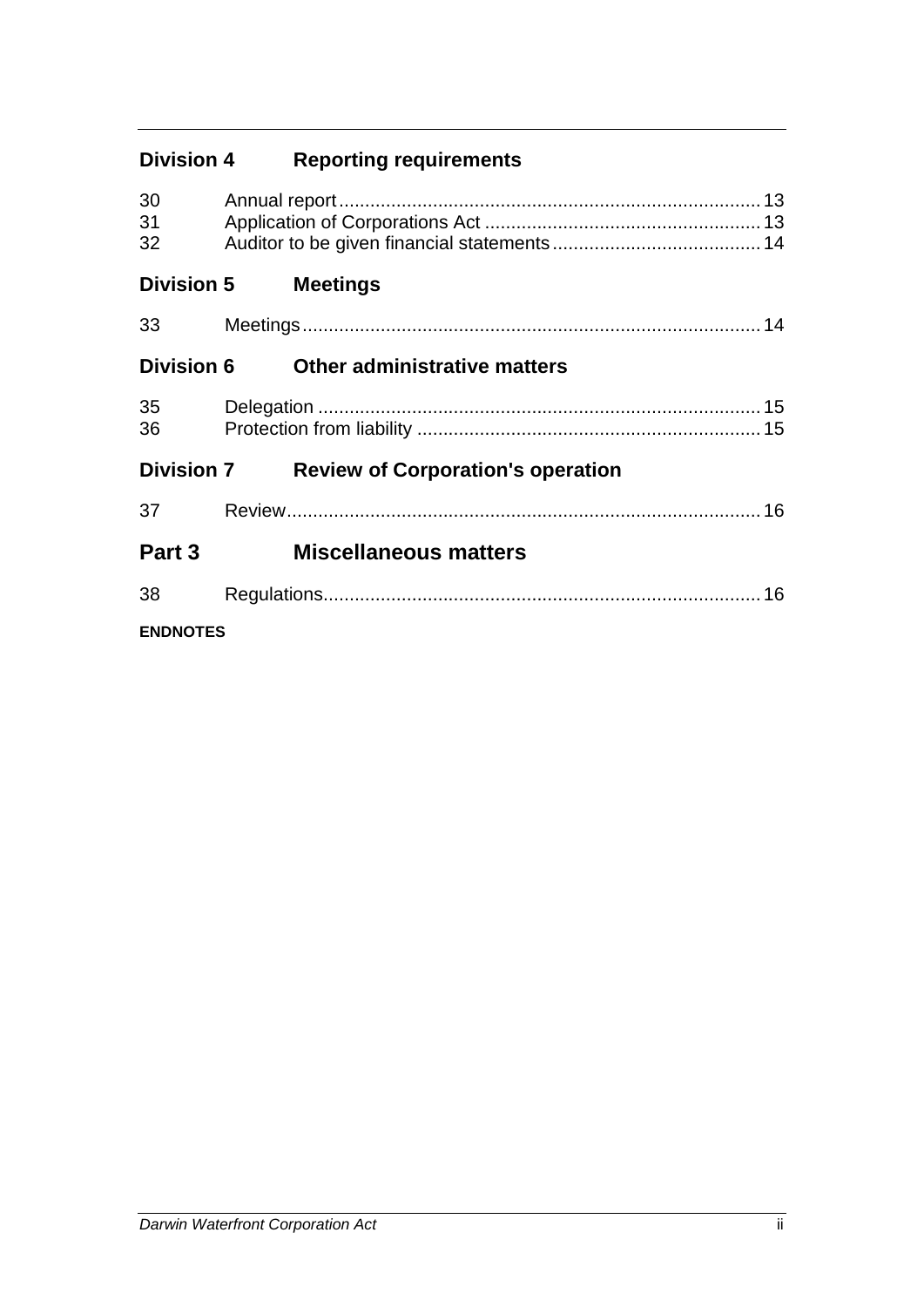# **NORTHERN TERRITORY OF AUSTRALIA**

As in force at 11 March 2008 \_\_\_\_\_\_\_\_\_\_\_\_\_\_\_\_\_\_\_\_

\_\_\_\_\_\_\_\_\_\_\_\_\_\_\_\_\_\_\_\_

### **DARWIN WATERFRONT CORPORATION ACT**

### **An Act to establish the Darwin Waterfront Corporation and for related purposes**

### **Part 1 Preliminary matters**

#### **1 Short title**

This Act may be cited as the *Darwin Waterfront Corporation Act*.

#### **2 Objects of Act**

The Darwin Waterfront Corporation is created by this Act for the achievement of the following objects:

- (a) to develop, manage and service the Precinct for the benefit of the community;
- (b) to promote the Precinct as a place of residence and business and a venue for public events and entertainment.

#### **3 Definitions**

In this Act:

*by-laws* means by-laws made under section 19.

*CEO*, see section 9(1).

*chairperson* means the person holding or occupying the office of chairperson of the Corporation mentioned in section 6(3).

*committee* means a committee established under section 11.

*Corporation* means the Darwin Waterfront Corporation established by section 5(1).

*meeting* means a meeting of the Corporation held under section 33.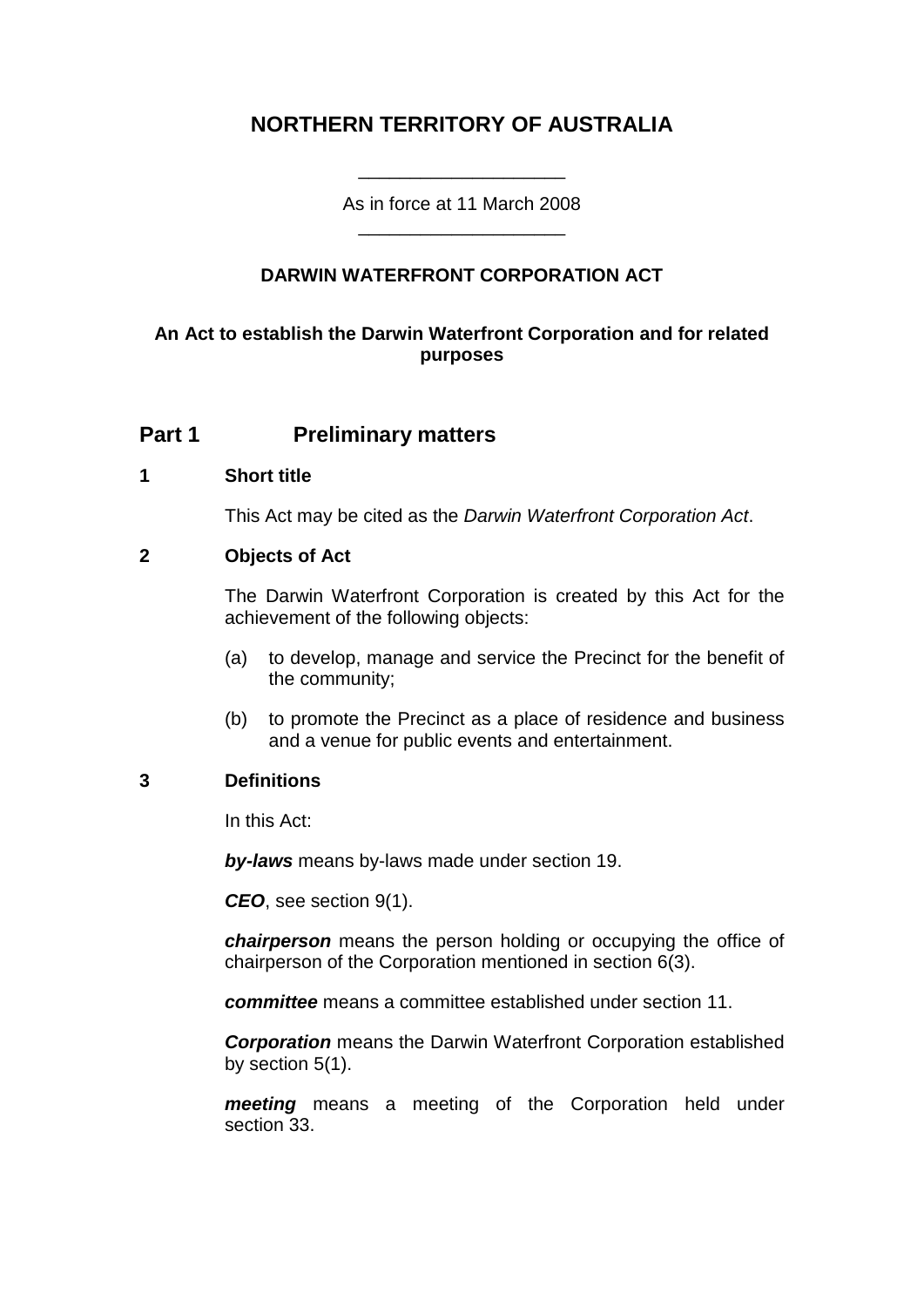*member* means a member of the Corporation mentioned in section 6.

*municipal council*, see section 3 of the *Local Government Act*.

*municipal services*, see section 13.

**Precinct** means the Darwin Waterfront Precinct specified under section 4.

*promotional activities*, see section 12(1)(c).

*regulation* means a regulation made under this Act.

*staff member*, see section 23(1).

#### **4 Darwin Waterfront Precinct**

The regulations may specify the areas forming the Darwin Waterfront Precinct.

## **Part 2 Darwin Waterfront Corporation**

#### **Division 1 General matters**

#### **5 Establishment**

- (1) The Darwin Waterfront Corporation is established.
- (2) The Corporation:
	- (a) is a body corporate with perpetual succession; and
	- (b) has a common seal; and
	- (c) is capable, in its corporate name, of acquiring, holding and disposing of real and personal property and of suing and being sued.
- (3) All courts, judges and persons acting judicially must:
	- (a) take judicial notice of the common seal affixed to a document; and
	- (b) presume the seal was duly affixed.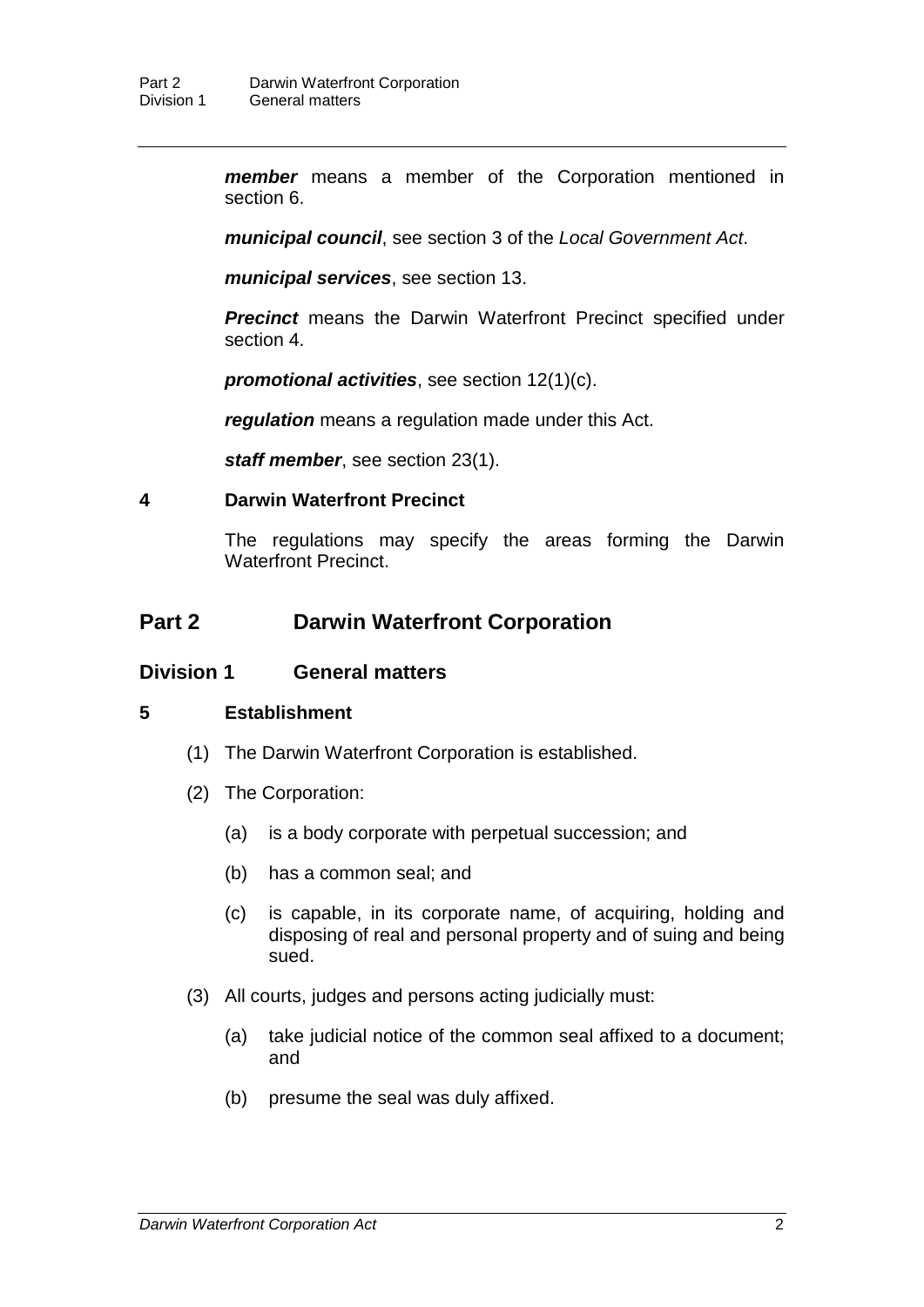#### **6 Composition of Corporation**

- (1) The Corporation is constituted by at least 3 but not more than 7 members appointed by the Minister.
- (2) A member holds office for the period (not exceeding 3 years) specified in the appointment.
- (3) The Minister must appoint a member (other than the CEO) to be the chairperson of the Corporation.

### **7 Corporation not within shield of Crown**

The Corporation:

- (a) does not represent the Territory; and
- (b) does not enjoy any privileges, rights or immunities of the Crown in right of the Territory; and
- (c) is not within the shield of the Crown in right of the Territory.

#### **8 Transfer of property**

- (1) The Territory may transfer the ownership or control of any of its property (whether situated in the Precinct or not) to the Corporation.
- (2) The Corporation may transfer the ownership or control of any of its property to the Territory.

#### **9 Chief executive officer**

- (1) The Minister must appoint a person recommended by the Corporation to be its chief executive officer (the CEO).
- (2) The CEO holds office for the period and on terms and conditions as decided by the Minister.
- (3) The CEO may be a public sector employee.
- (4) The CEO must, under the Corporation's directions, exercise the Corporation's powers and perform the Corporation's functions.
- (5) The CEO is a member for section 6.

#### **10 Termination of appointment of member**

(1) The Minister may terminate a member's appointment on the grounds of inability, inefficiency, misbehaviour or physical or mental incapacity.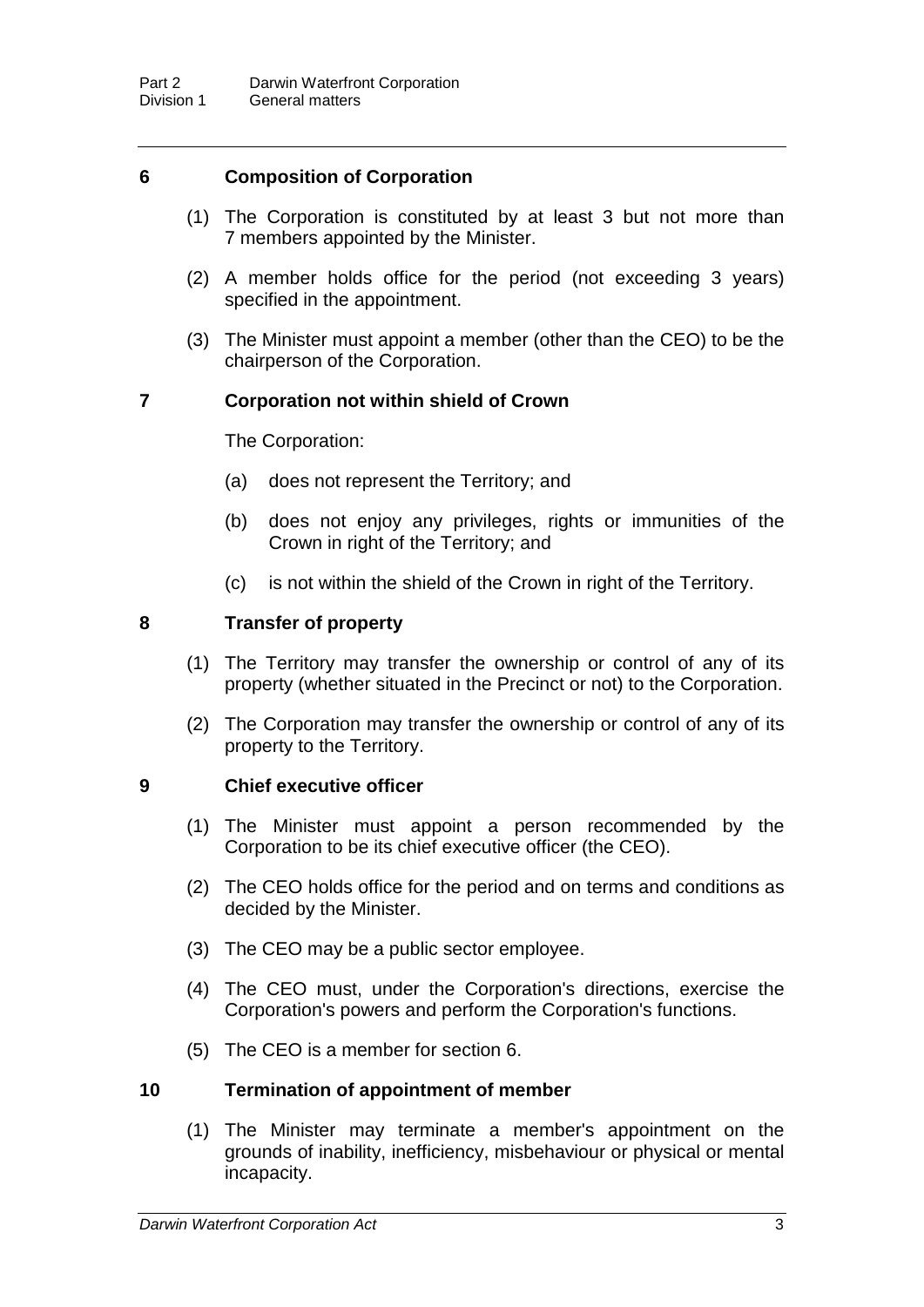- (2) The Minister must terminate a member's appointment if the member:
	- (a) becomes bankrupt, applies to take the benefit of a law for the relief of bankrupt or insolvent debtors, compounds with creditors or makes an assignment of the member's remuneration for their benefit; or
	- (b) is convicted in Australia of an offence punishable by imprisonment for 12 months or longer; or
	- (c) is absent, except on leave granted by the Minister, from 3 consecutive meetings of the Corporation; or
	- (d) fails to comply with section 34.

#### **11 Committee**

- (1) The Corporation may establish a committee for one or more of its powers or functions.
- (2) Each committee consists of 2 or more members and any other persons appointed by the Corporation.

#### **Division 2 Functions and powers of Corporation**

#### **12 Functions of Corporation**

- (1) The functions of the Corporation are:
	- (a) to do anything for the development of land in the Precinct that is owned or controlled by the Corporation; and
	- (b) to manage property (including land and marine infrastructure) in the Precinct that is owned or controlled by the Corporation; and
	- (c) to do anything (*promotional activities*) for the promotion of the Precinct as a place of residence and business and a venue for public events and entertainment; and
	- (d) to do anything for construction to be carried out in the Precinct; and
	- (e) to preserve good order in the Precinct; and
	- (f) to do anything for the provision of municipal services in the Precinct; and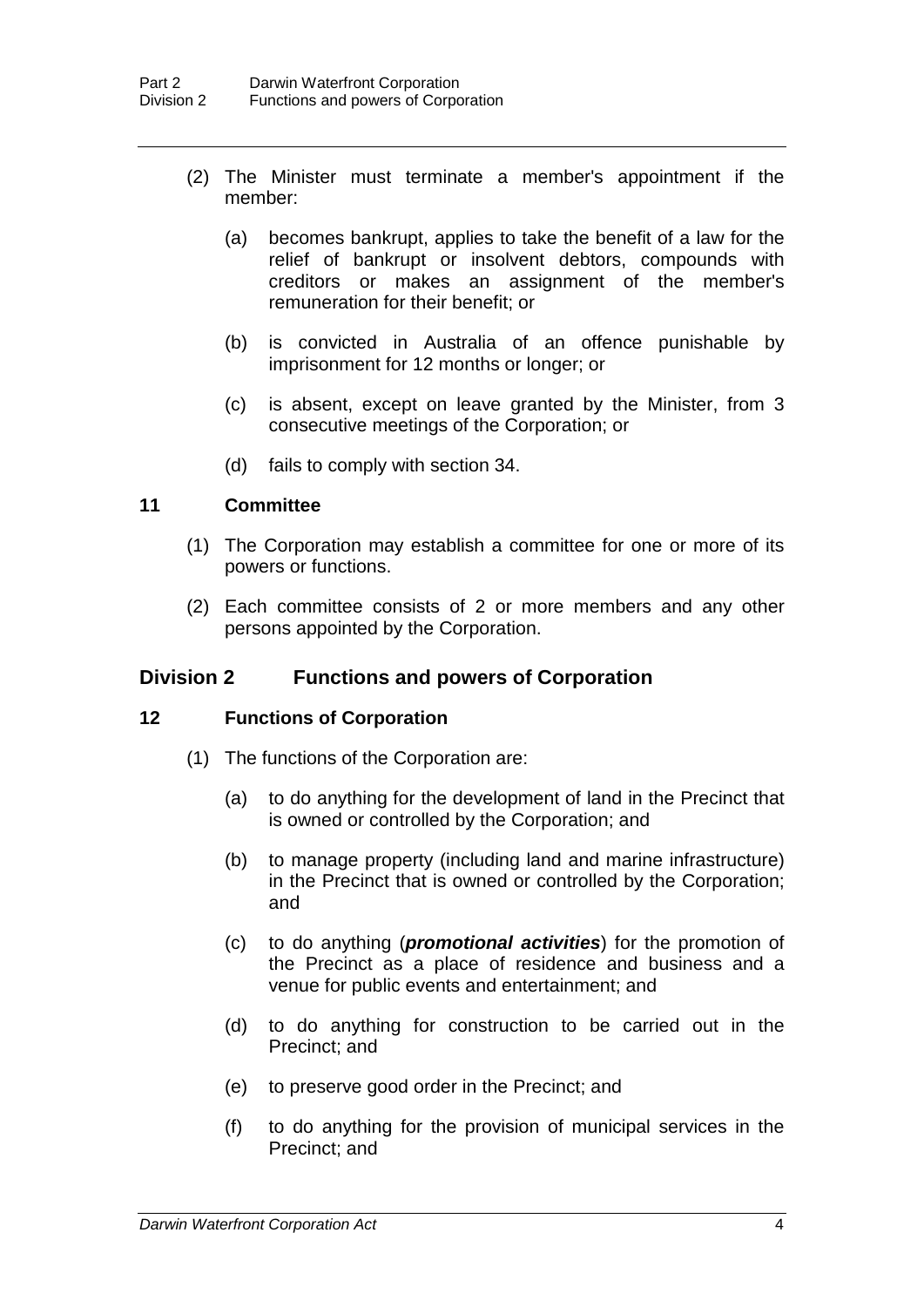- (g) to do anything for the development and maintenance of other civic amenities and facilities in the Precinct (including the staging of public events and entertainment in the Precinct); and
- (h) on the Minister's request, to advise the Minister about the Precinct; and
- (i) to develop and manage land not forming part of the Precinct as directed by the Minister and in accordance with the regulations; and
- (j) to perform other functions specified by regulation.
- (2) Without limiting subsection (1), the Corporation may:
	- (a) as the owner or controller of land, give instructions to any Agency or other body that is engaged in the development of, or construction works on, the land; and
	- (b) consult with anyone in relation to the performance of any of its functions.
- (3) The Corporation may enter into an arrangement with the Darwin City Council or another person for the performance by the Council or person of specified functions of the Corporation.
- (3A) The arrangement may provide for the Council or person to exercise powers of the Corporation for the arrangement.
	- (4) The Corporation must perform its functions having regard to the objects of this Act.

#### **13 Municipal services**

- (1) The Corporation must ensure services and amenities relating to the following are provided for the Precinct:
	- (a) sanitation, garbage collection and street cleaning;
	- (b) roads, footpaths, parking and traffic control;
	- (c) public places (including parks and public toilets);
	- (d) storm drainage;
	- (e) street lighting;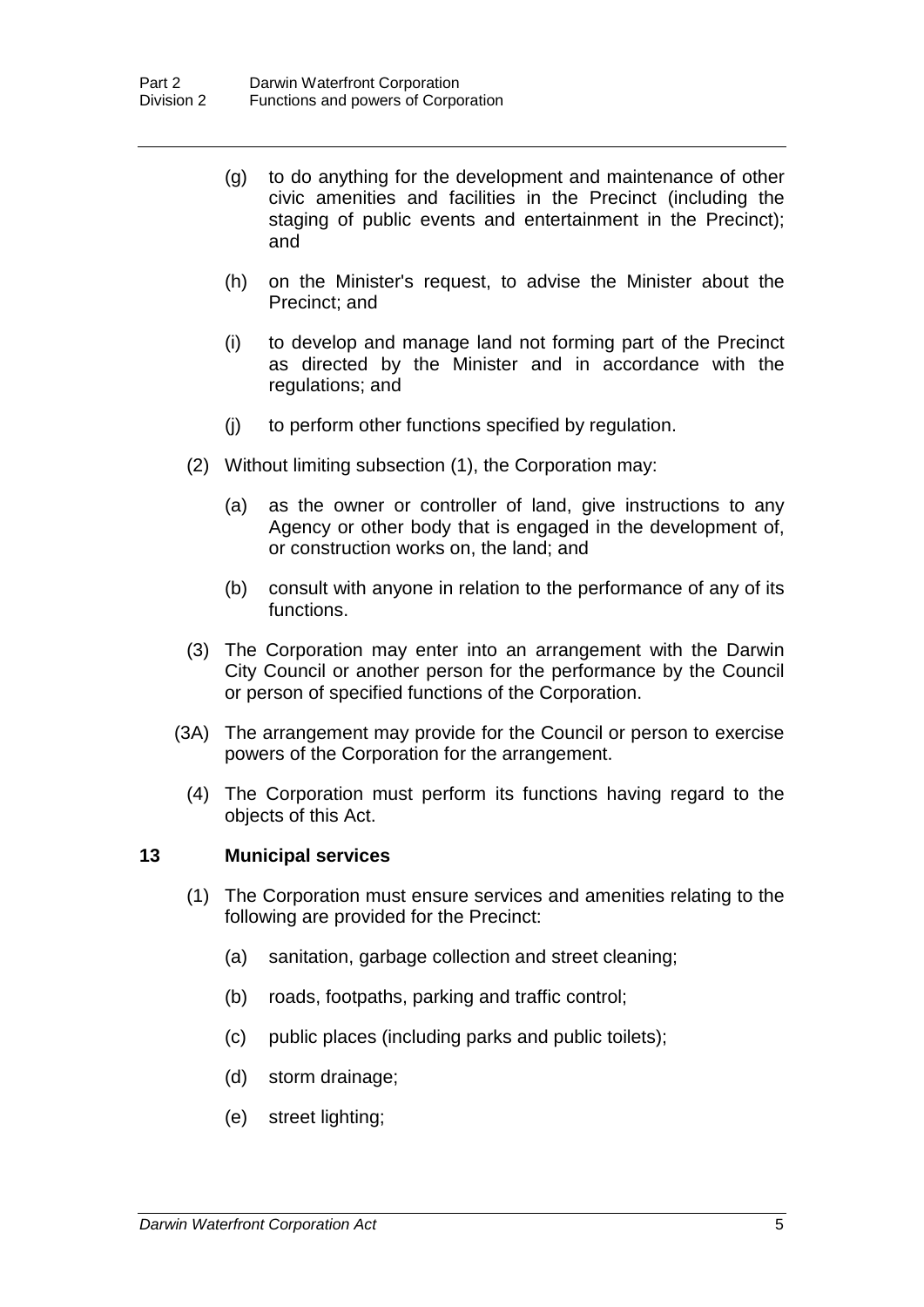- (ea) the maintenance of the quality of:
	- (i) any enclosed body of sea water (whether treated or untreated) that is designed as a feature of the Precinct; and
	- (ii) the water in any water feature or recreational facility on land owned or controlled by the Corporation in the Precinct;
- (f) any other matters specified by regulation.
- (2) The Corporation may also arrange for the provision of other services and amenities for the Precinct as are specified by regulation.
- (3) Services and amenities provided under this section are municipal services.

#### **14 General powers of Corporation**

- (1) The Corporation may do anything necessary or convenient for the performance of its functions.
- (2) Without limiting subsection (1), the Corporation may:
	- (a) with the Treasurer's approval:
		- (i) borrow, lend, raise or invest money under section 29; and
		- (ii) form or participate in the formation of an incorporated body or partnership; and
		- (iii) grant guarantees or indemnities for, or otherwise assume responsibility for, the obligations of a person; and
	- (b) engage persons to assist the Corporation; and
	- (c) consult with and enter into arrangements with other persons or bodies (including Agencies); and
	- (d) grant registrations and issue permits and licences.

#### **15 Rates for municipal services**

(1) The Corporation may impose rates on land in the Precinct for the funding of municipal services.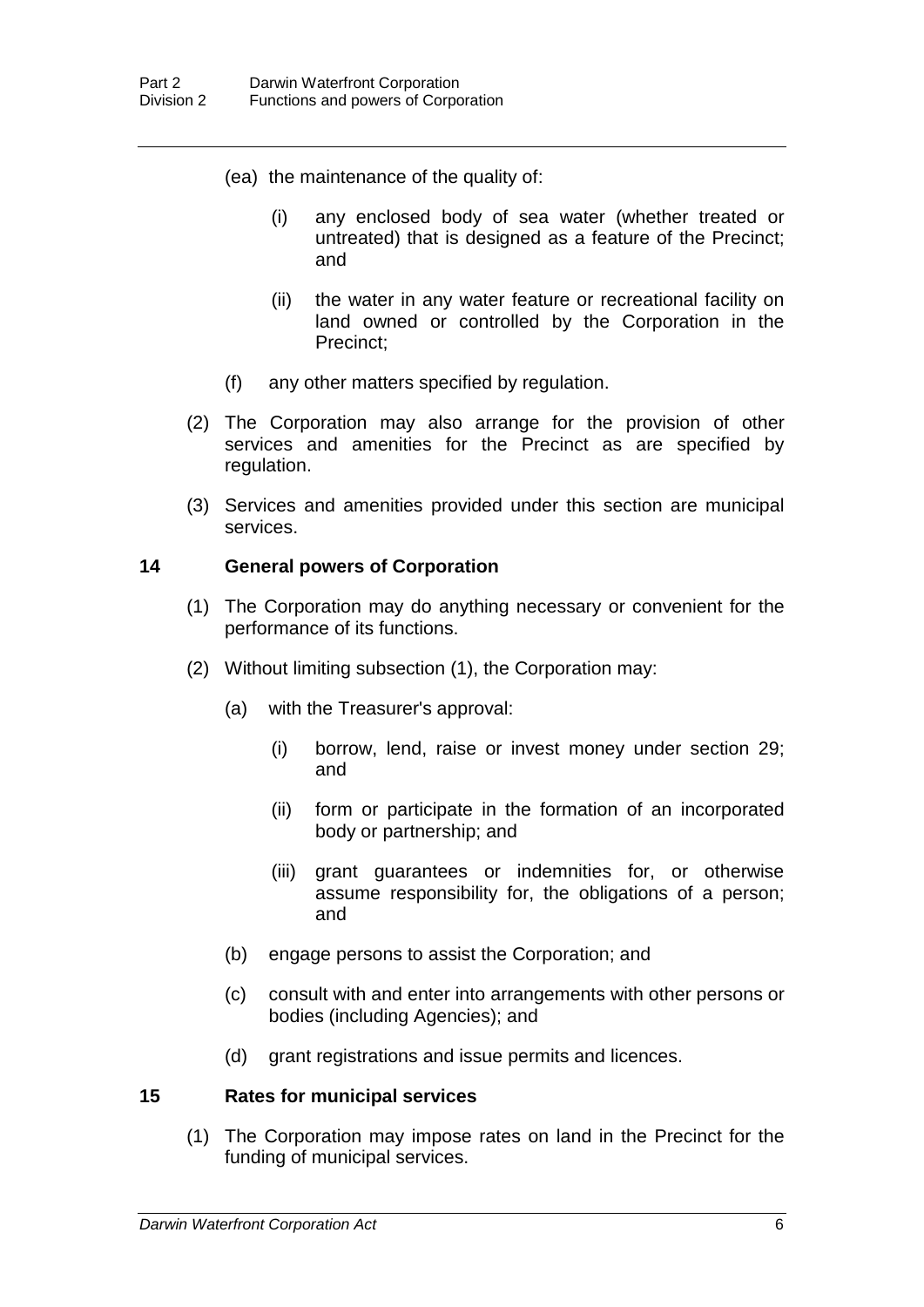- (2) However, before the end of 2020, the Corporation may only impose the rates specified in subsection (3) and may only do so as provided in subsections (4), (5), (6) and (7).
- (3) For subsection (2), the following rates are specified:
	- (a) rates payable by all owners of land (including owners of unit titles);
	- (b) rates payable by all owners of land (other than owners of unit titles).
- (4) The rates mentioned in subsection (3)(a) must be of the same rate and based on the same method of calculation for rates imposed on land in the central business district of the municipality of Darwin.
- (5) Land that would have been exempt from rates under section 58 of the *Local Government Act* is exempt from the rates mentioned in subsection (3).
- (6) However, common property in a registered plan is not exempt from the rates mentioned in subsection (3)(b).
- (7) The rates mentioned in subsection (3)(b) must be imposed on the following basis:
	- (a) for common property in a registered plan the rates mentioned in subsection (3)(b) that are imposed on the property for a year must not exceed 20% of sum of the rates mentioned in subsection (3)(a) that are imposed on all the units in the plan for that year;
	- (b) for any other land the rates mentioned in subsection  $(3)(b)$ that are imposed on the land for a year must not exceed 20% of the rates mentioned in subsection (3)(a) that are imposed on the land for that year.
- (8) The by-laws may make provision about the rates.
- (9) In this section:

*common property* means common property as defined in the *Unit Titles Act*.

*registered plan* means a units plan or building development plan registered under the *Real Property (Unit Titles) Act*.

*unit* means a unit as defined in the *Unit Titles Act*.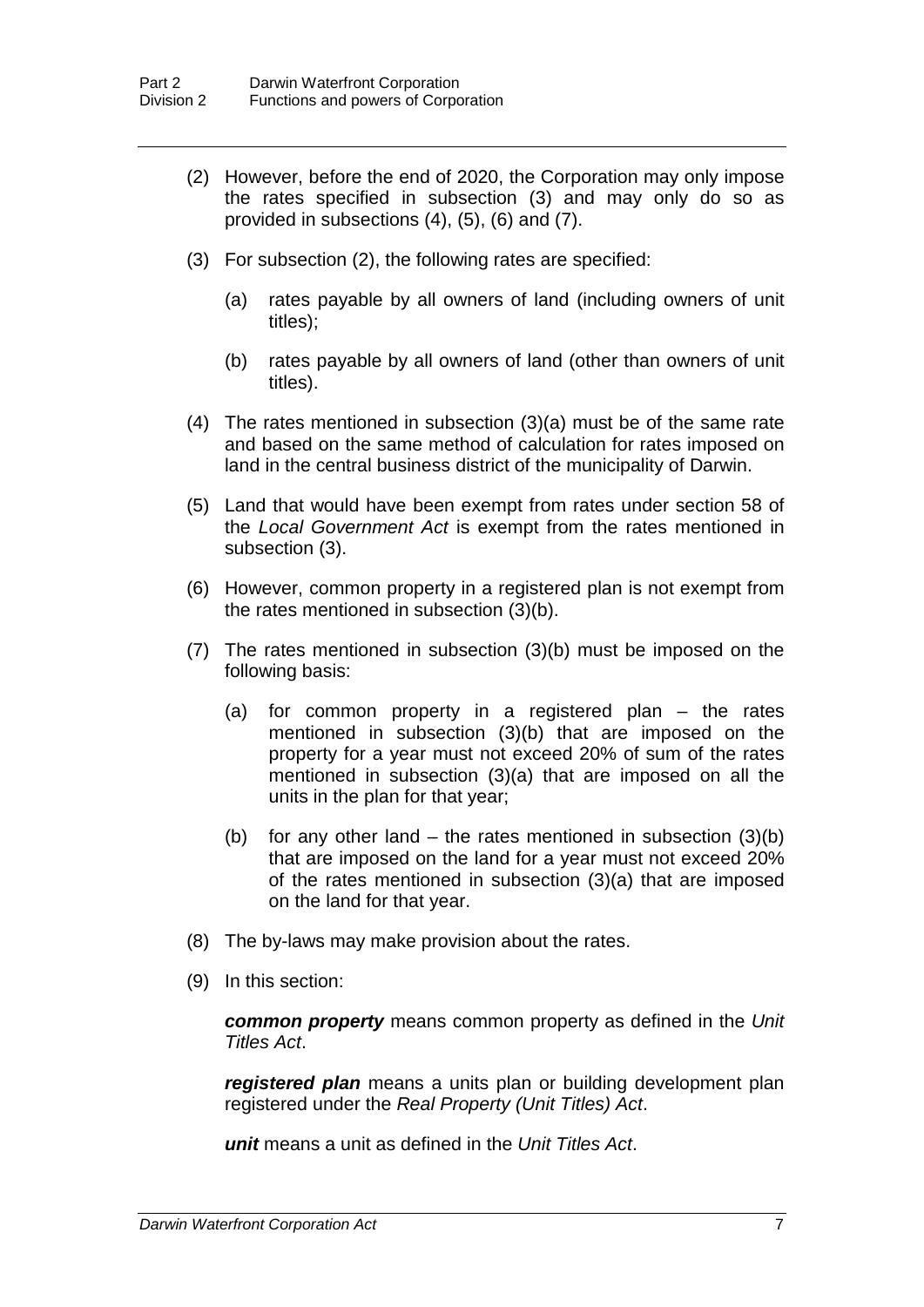#### **16 Levy for promotional activities**

- (1) The Corporation may impose a levy for the funding of promotional activities.
- (2) The levy may only be imposed on a person prescribed by regulation.
- (3) The by-laws may make provision about the levy.
- (4) The regulations may provide for the maximum amount of the levy that may be imposed on a person for a year (including specifying how that amount must be worked out).

#### **17 Fees for services**

- (1) The Corporation may charge fees for services provided by or for the Corporation (whether the services are municipal services or not).
- (2) The by-laws may make provision about the fees.

#### **18 Exemption from certain taxes and charges**

- (1) The Corporation, as the owner or controller of land in the Precinct:
	- (a) is not liable for any rates, levy or fees arising from section 15, 16 or 17; and
	- (b) is exempt from other requirements (for example, licensing or registration requirements) imposed by the by-laws.
- (2) In addition, the Corporation is not liable for any stamp duty imposed under the *Stamp Duty Act* in relation to the land.
- (3) Except as otherwise provided by a law of the Territory, a lessee of land owned by the Corporation is not exempt from the liabilities and requirements mentioned in subsections (1) and (2).

#### **19 By-laws**

- (1) The Corporation may make by-laws, not inconsistent with this Act or any other law of the Territory, for any of the following matters:
	- (a) any matter relating to its common seal, meetings or procedures;
	- (b) promotional activities;
	- (c) controlling the Precinct (including the use of the land and water within the Precinct) and access to any part of it;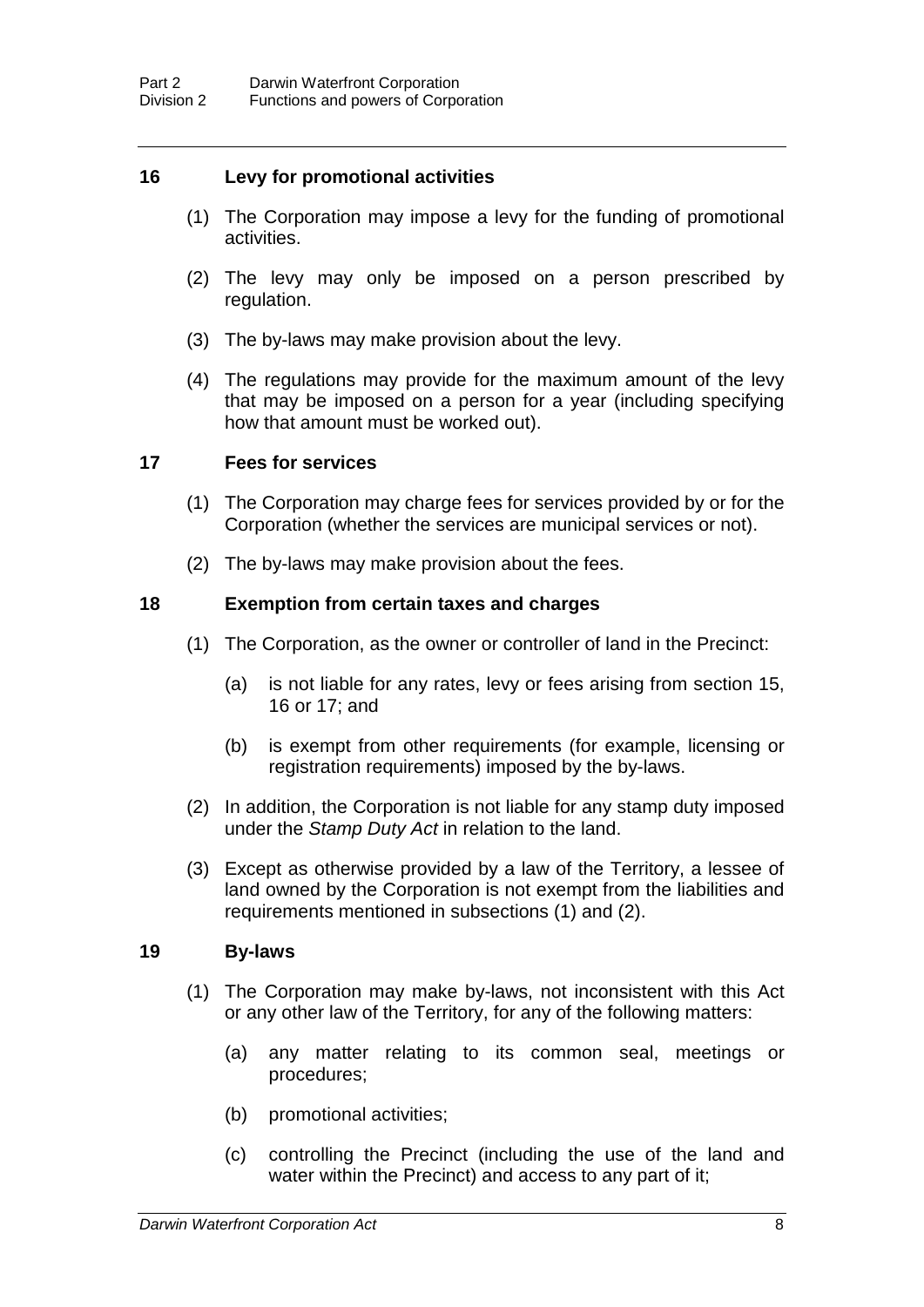- (d) care and maintenance of all or any part of the Precinct;
- (e) preserving good order in the Precinct;
- (f) regulating conduct (including omissions) occurring in the Precinct;
- (g) prescribing a fine not exceeding 200 penalty units for an offence against the by-laws;
- (h) providing for an offence against the by-laws to be a regulatory offence;
- (i) providing for:
	- (i) the payment of a prescribed amount instead of a penalty that may otherwise be imposed for an offence against the by-laws; and
	- (ii) the service of a notice relating to payment of the amount on a person alleged to have committed the offence; and
	- (iii) the particulars to be included in the notice;
- (j) any other matter for the exercise of any of its powers or the performance of any if its functions under this Act;
- (k) any other matter required or permitted by a law of the Territory.
- (2) The by-laws may apply, adopt or incorporate (with or without changes) the whole or part of an Act or other instrument (including the by-laws of a municipal council) as in force or existing at a particular time or from time to time.

#### **20 Direction by Minister**

- (1) The Minister may give directions to the Corporation for the exercise of any of its powers or the performance of any of its functions.
- (2) The Corporation must comply with the direction.

#### **21 Minister's approval required for acquisition or disposal of real property**

The Corporation must not, without the Minister's approval, acquire or dispose of any real property or interest in real property.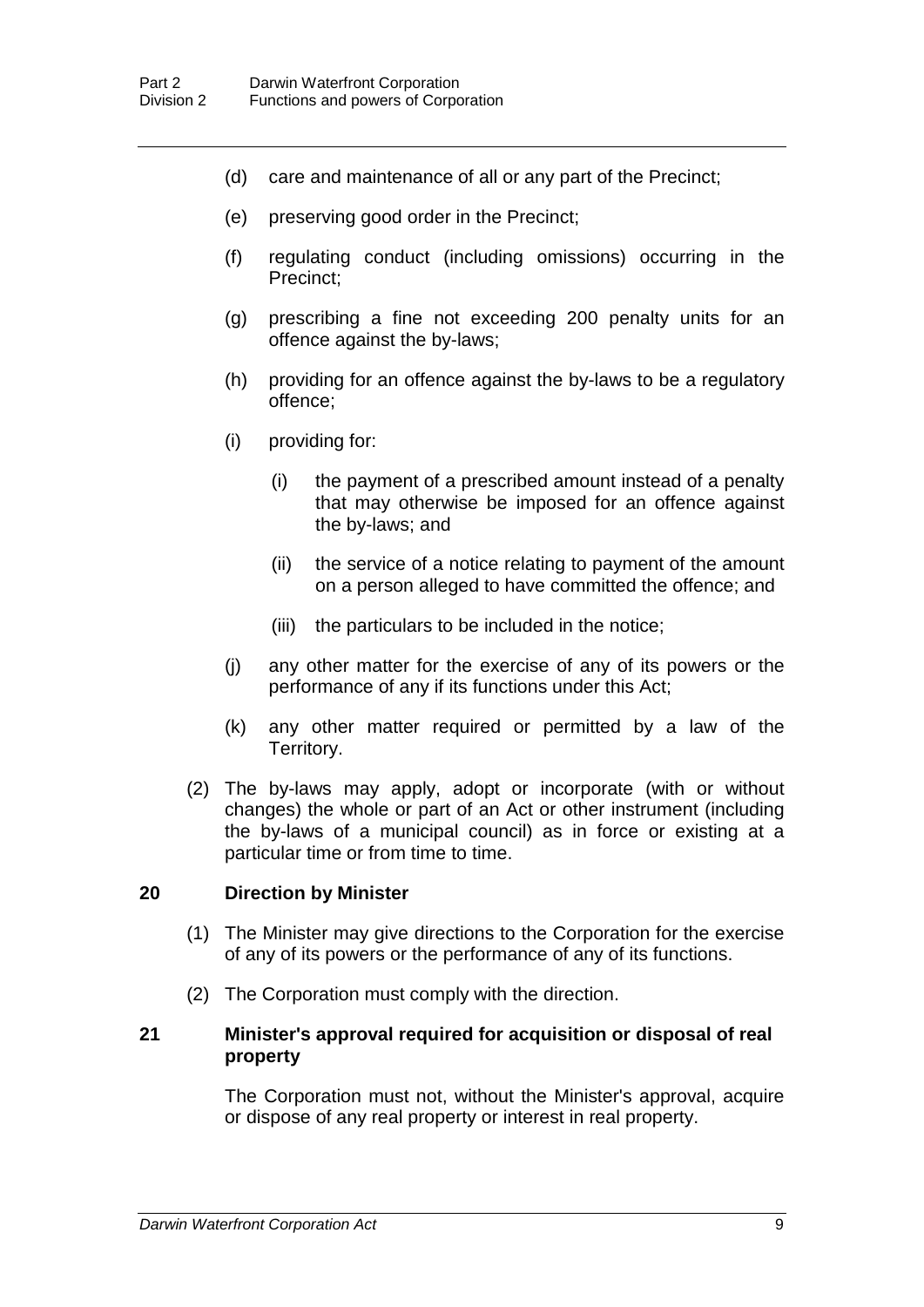#### **22 Effect of non-compliance**

- (1) The validity of an act of the Corporation is not affected by a failure of the Corporation to:
	- (a) obtain an approval of the Treasurer as required by section  $14(2)(a)$ ; or
	- (b) comply with a direction of the Minister given under section 20; or
	- (c) obtain an approval of the Minister as required by section 21.
- (2) Without limiting subsection (1), the validity of a contract for a matter mentioned in section 14(2)(a) is not affected by a failure of the Corporation to obtain an approval of the Treasurer for that contract.

#### **23 Staff members**

- (1) The Corporation may be assisted by each of the following (a *staff member*) in exercising its powers or performing its functions:
	- (a) a person who:
		- (i) is a public sector employee; and
		- (ii) is made available to the Corporation with the agreement of the Commissioner for Public Employment;
	- (b) a person employed or engaged by the Corporation.
- (2) A person employed by the Corporation as mentioned in subsection (1)(b):
	- (a) must be employed on terms and conditions as decided by the Corporation; and
	- (b) may be a public sector employee.

#### **24 Staff member may enter land for certain purposes**

- (1) A staff member may enter any land or building within the Precinct as required or permitted under this Act for an inspection or the carrying out of works.
- (2) The staff member may only do so:
	- (a) during reasonable hours; and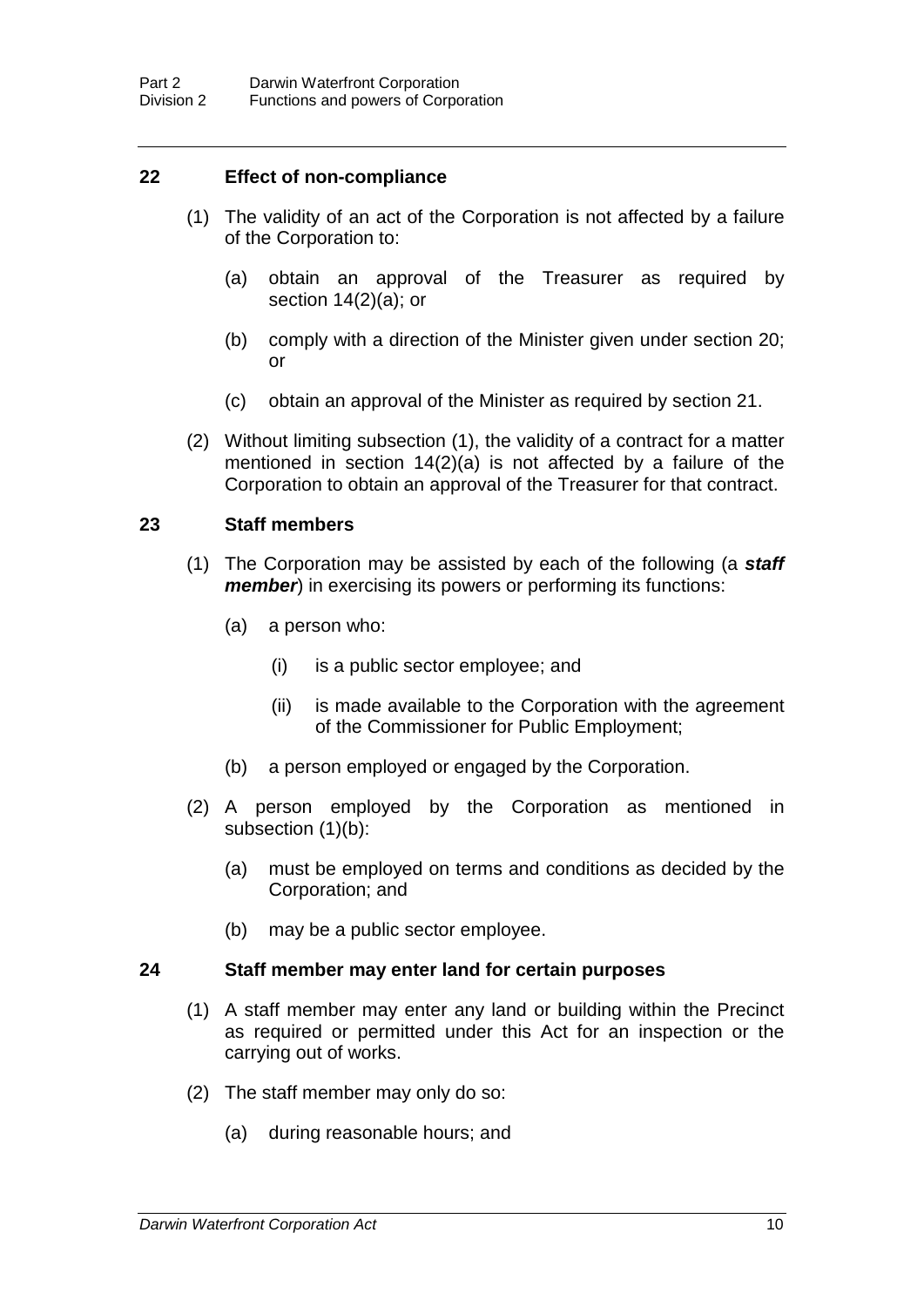(b) except with the consent of the occupant of the land or building – at least 24 hours after written notice for the entry has been given by the CEO to the occupant.

#### **25 Corporation may compound**

The Corporation may compound with any of the following persons for an amount of money or other consideration as the Corporation considers appropriate:

- (a) a person who has entered into a contract with the Corporation;
- (b) a person who has commenced or intends to commence proceedings against the Corporation;
- (c) a person against whom the Corporation has commenced or intends to commence proceedings.

### **Division 3 Financial matters**

#### **26 Money of Corporation**

The money of the Corporation consists of:

- (a) amounts appropriated for the Corporation; and
- (b) dividends on shares owned by the Corporation; and
- (c) interest on investments held by the Corporation; and
- (d) proceeds from the disposal of the Corporation's property; and
- (e) amounts imposed or charged under section 15, 16 or 17 that are received by the Corporation; and
- (f) any other amounts that become available for use by the Corporation under a law of the Territory.

#### **27 Application of money**

- (1) The money of the Corporation must be applied only for the exercise of its powers or performance of its functions.
- (2) An amount of rates mentioned in section 15 that is received by the Corporation may only be used for the provision of municipal services.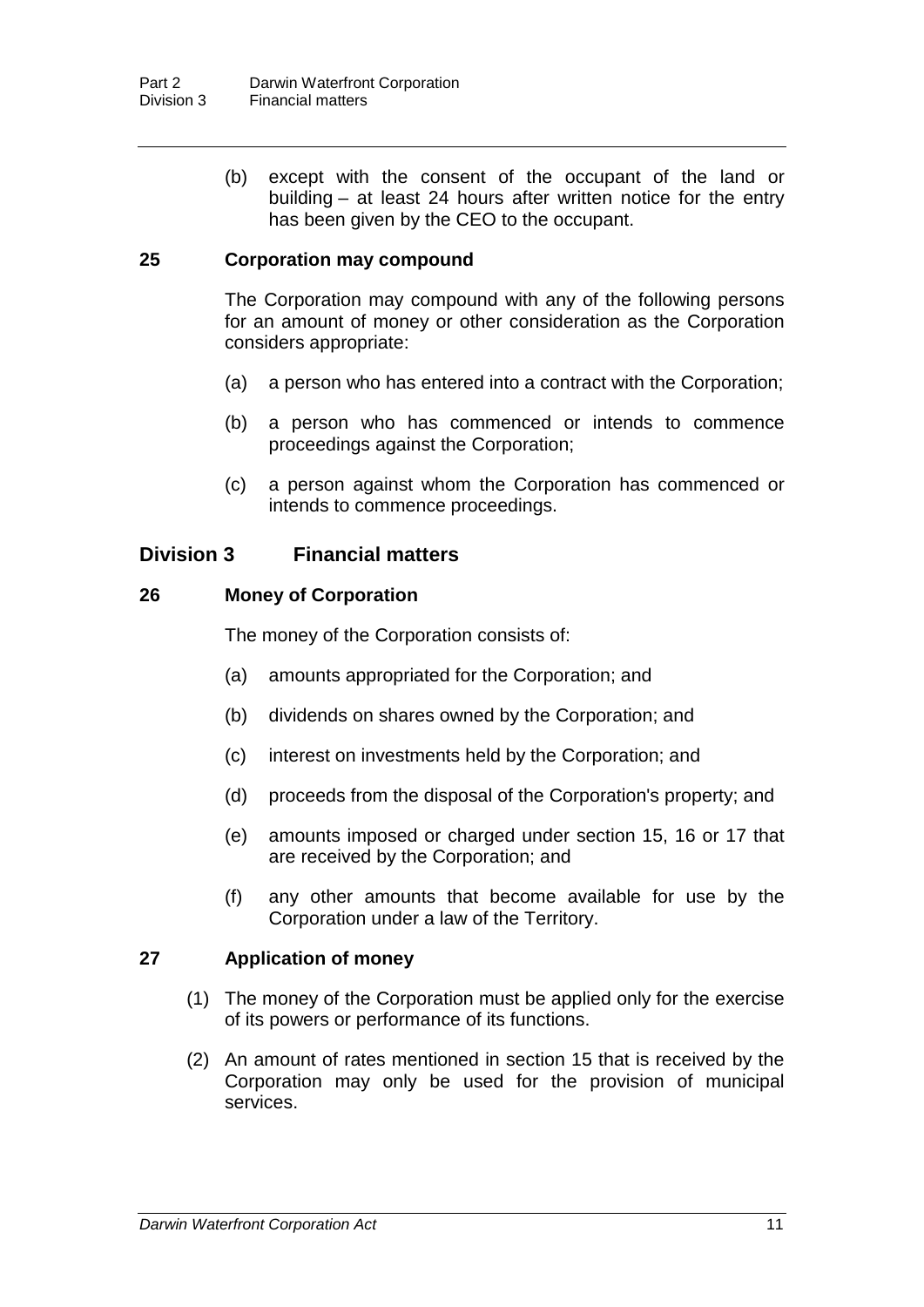- (3) An amount of levy mentioned in section 16 that is received by the Corporation may only be used for the funding of promotional activities.
- (4) An amount of fees mentioned in section 17 that is received by the Corporation may only be used for the provision of the service relating to the fees.

#### **28 Account keeping**

- (1) The Corporation must ensure:
	- (a) proper accounts and records of the Corporation's transactions and financial affairs are kept; and
	- (b) there are adequate controls over the incurring of the Corporation's liabilities; and
	- (c) all payments out of the Corporation's money are correctly made and properly authorised; and
	- (d) adequate control is maintained over:
		- (i) the Corporation's property; and
		- (ii) property in the Corporation's custody, control or management.
- (2) The Treasurer may request the Corporation to give the Treasurer any information the Treasurer reasonably requires to accurately assess the Corporation's financial position and financial affairs.
- (3) The Corporation must comply with the request.

#### **29 Treasurer's approval required for certain contracts**

- (1) The Corporation must not enter into a contract for any of the following without the Treasurer's approval:
	- (a) borrowing of money by the Corporation;
	- (b) lending of money by the Corporation;
	- (c) raising of money, otherwise than by borrowing, by the Corporation in a manner that is not specified for subsection (2);
	- (d) investing the Corporation's money, otherwise than by lending, in a class of investment that is not specified for subsection (2).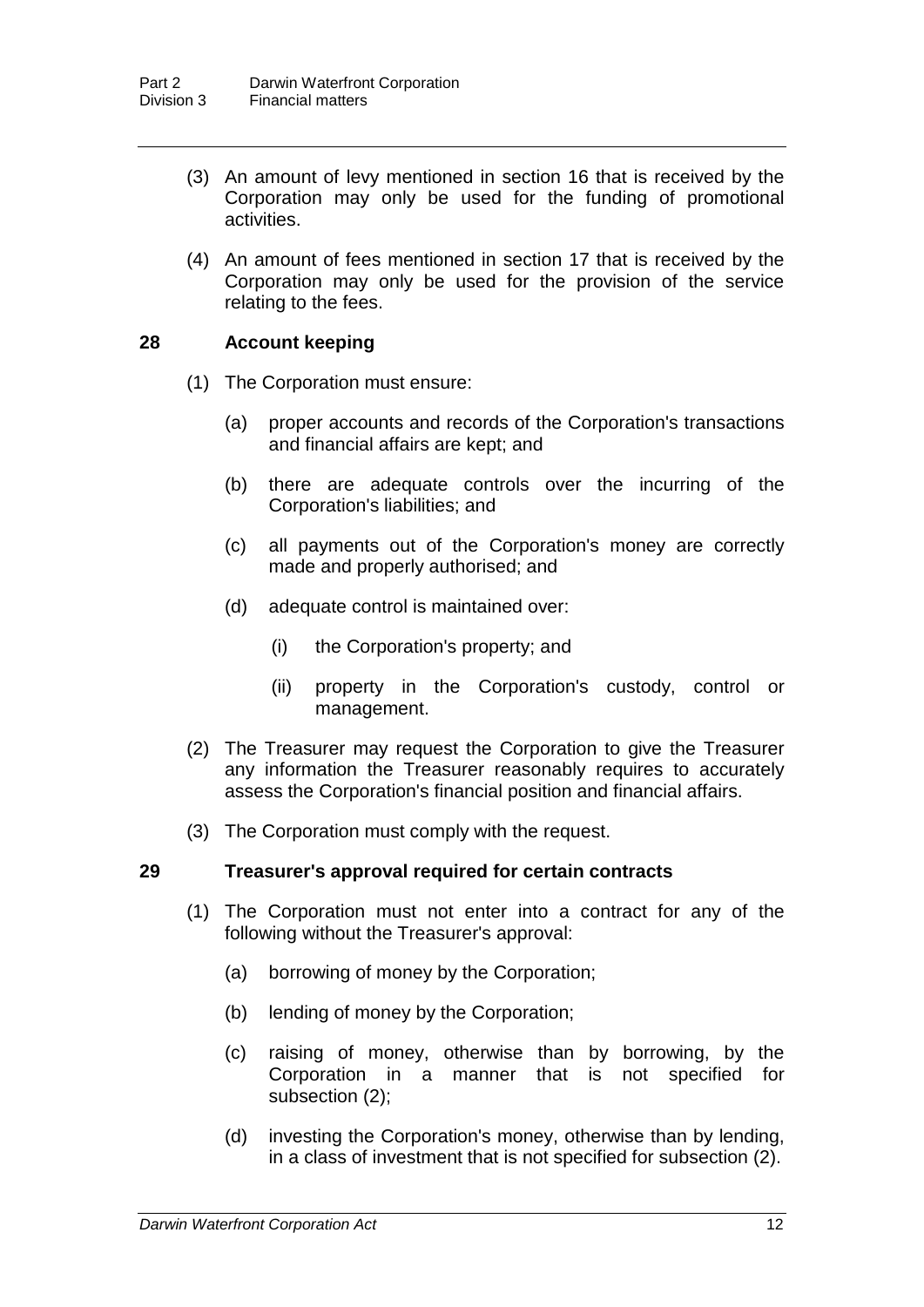- (2) The Treasurer may in writing specify:
	- (a) a manner of raising money for which the Treasurer's approval is not required; and
	- (b) a class of investment for which the Treasurer's approval is not required.

### **Division 4 Reporting requirements**

#### **30 Annual report**

- (1) For each financial year, the Corporation must prepare an annual report on its operation during that year.
- (2) The report must include:
	- (a) the record of each Ministerial direction given under section 20(1) during that year; and
	- (b) financial statements relating to the Corporation's operation for that year that are prepared because of section 31; and
	- (c) the Auditor-General's report on the financial statements given to the Corporation under section 32.
- (3) The Corporation must give the annual report to the Minister within:
	- (a) one month after receiving the Auditor-General's report; or
	- (b) another period specified by the Minister.
- (4) The Minister must table in the Legislative Assembly a copy of the annual report within 6 sitting days after receiving it.

#### **31 Application of Corporations Act**

- (1) The accounting and reporting obligations imposed on a public company under the Corporations Act 2001 apply to the Corporation as if:
	- (a) the Corporation were a public company; and
	- (b) the Territory were the shareholders of the company.
- (2) To avoid doubt, the obligations mentioned in subsection (1) include obligations to prepare financial statements and the application of the relevant standards for those obligations.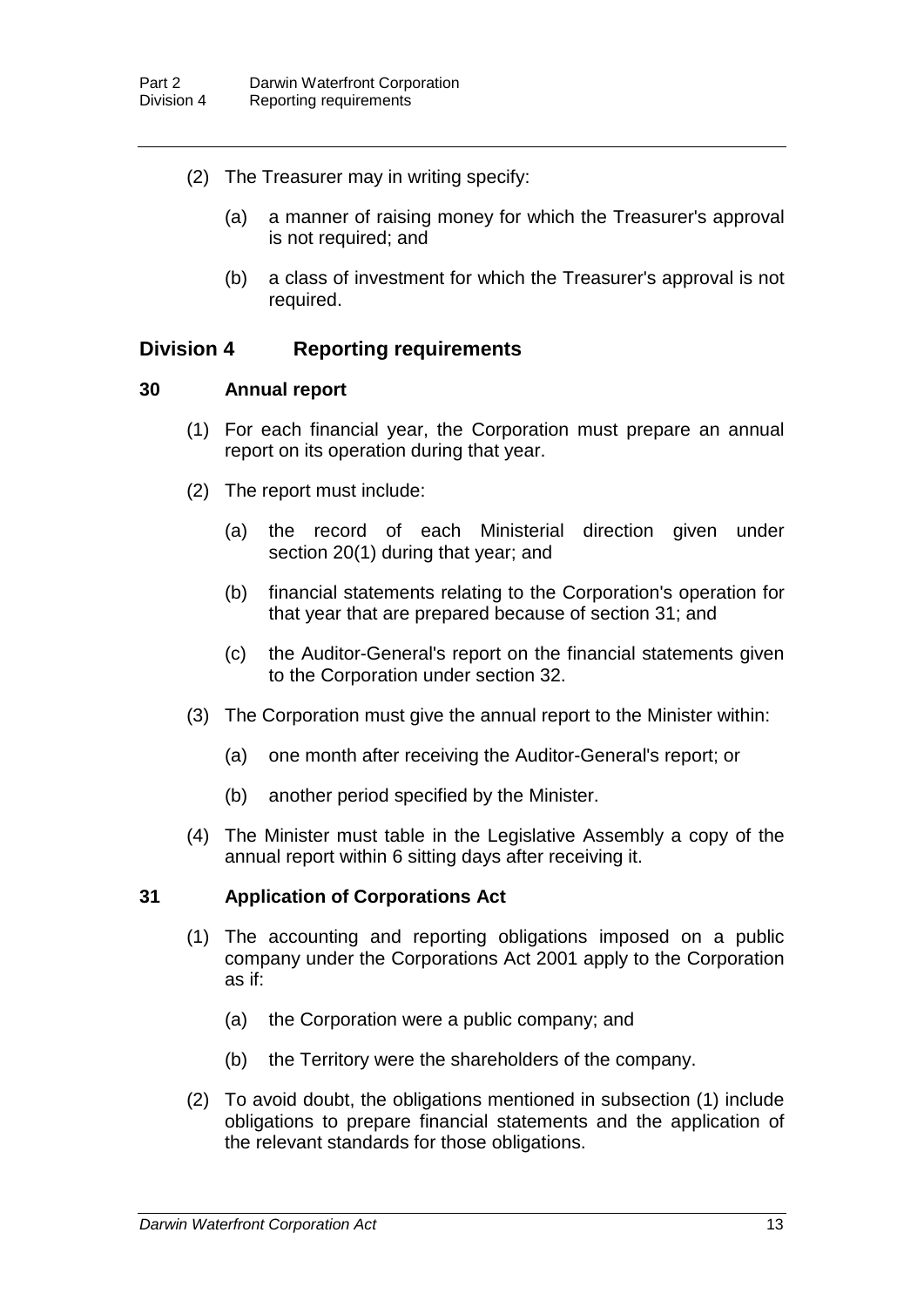#### **32 Auditor to be given financial statements**

- (1) The Corporation must give the Auditor-General the financial statements prepared because of section 31 for a financial year within:
	- (a) 2 months after the end of that year; or
	- (b) another period specified by the Minister.
- (2) The Auditor-General must:
	- (a) audit the financial statements; and
	- (b) report to the Corporation on the financial statements.
- (3) The Auditor-General must do so within:
	- (a) 2 months after receiving the financial statements; or
	- (b) another period specified by the Administrator.

#### **Division 5 Meetings**

#### **33 Meetings**

- (1) The chairperson must convene as many meetings as are necessary to perform its functions.
- (2) The Minister may direct the chairperson to convene a meeting to deal with a matter specified by the Minister.
- (3) The chairperson must comply with the direction.
- (4) The quorum for a meeting of the Corporation is a majority of its members.
- (5) Questions arising at a meeting are determined by a majority of votes.
- (6) A member nominated by the chairperson must preside at a meeting in which the chairperson is absent.
- (7) At a meeting, the presiding member:
	- (a) has a deliberative vote; and
	- (b) in the event of an equality of votes, also has the casting vote.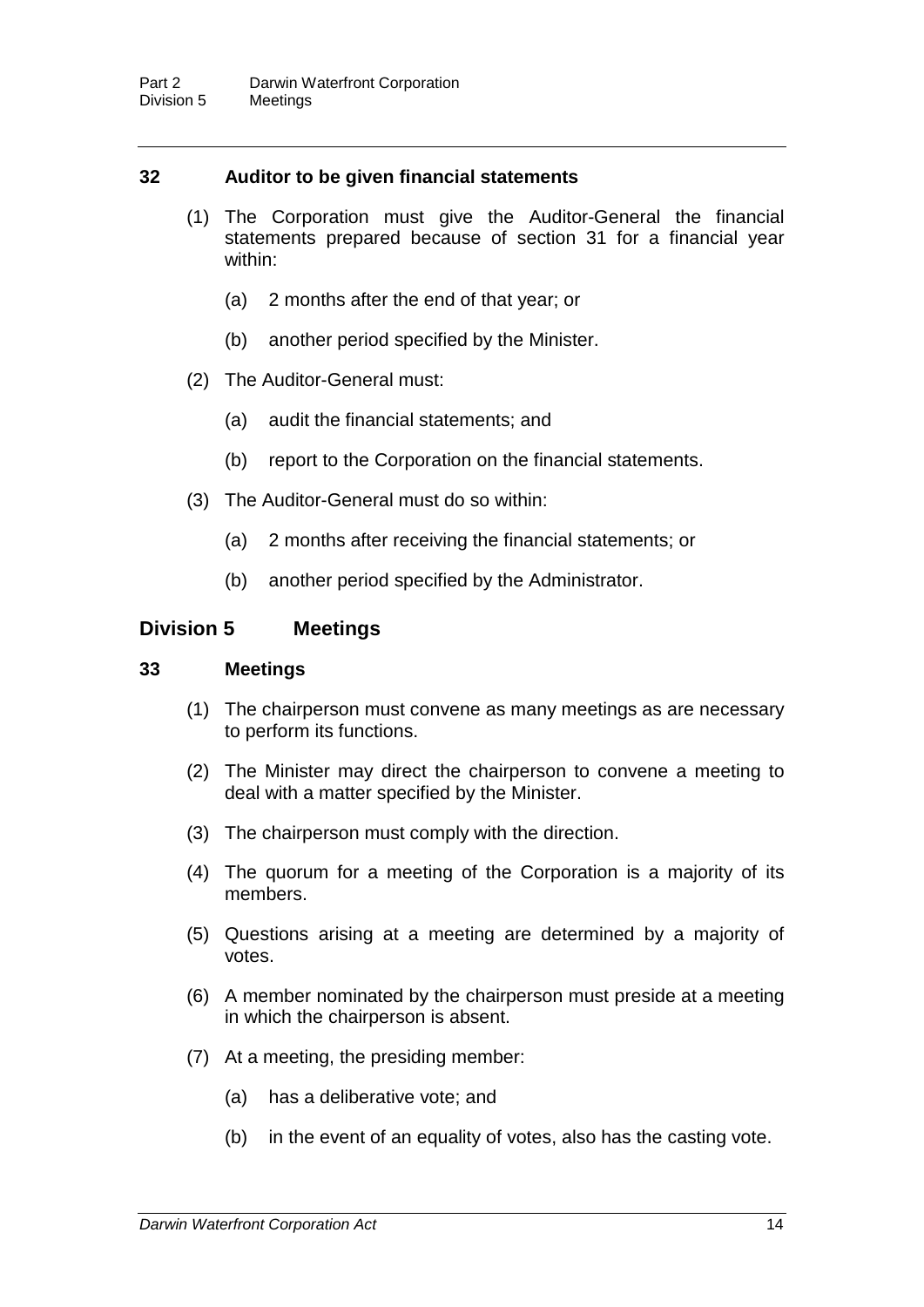(8) The procedures for meetings must be determined by the Corporation.

#### **34 Disclosure of interests**

- (1) If a member has a direct or indirect interest in a matter being considered, or about to be considered, by the Corporation, the member must disclose the nature of the interest in a meeting as soon as practicable after the relevant facts come to the member's knowledge.
- (2) The disclosure must be recorded in the Corporation's minutes.
- (3) Subject to a resolution of the Corporation to the contrary, the member:
	- (a) must not, while the member has the interest, take part in any deliberation or decision of the Corporation relating to the matter; and
	- (b) must be disregarded for constituting the quorum of the Corporation for any deliberation or decision of the Corporation relating to the matter.
- (4) The Corporation must maintain a register of the interests of the members.

### **Division 6 Other administrative matters**

#### **35 Delegation**

The Corporation may delegate any of its powers or functions to one or more of the following:

- (a) a member;
- (b) a staff member;
- (c) a committee.

#### **36 Protection from liability**

- (1) This section applies to a person who is or has been a member.
- (2) The person is not civilly or criminally liable for an act done or omitted to be done by the person in good faith in the exercise or purported exercise of a power, or the performance or purported performance of a function, under this Act.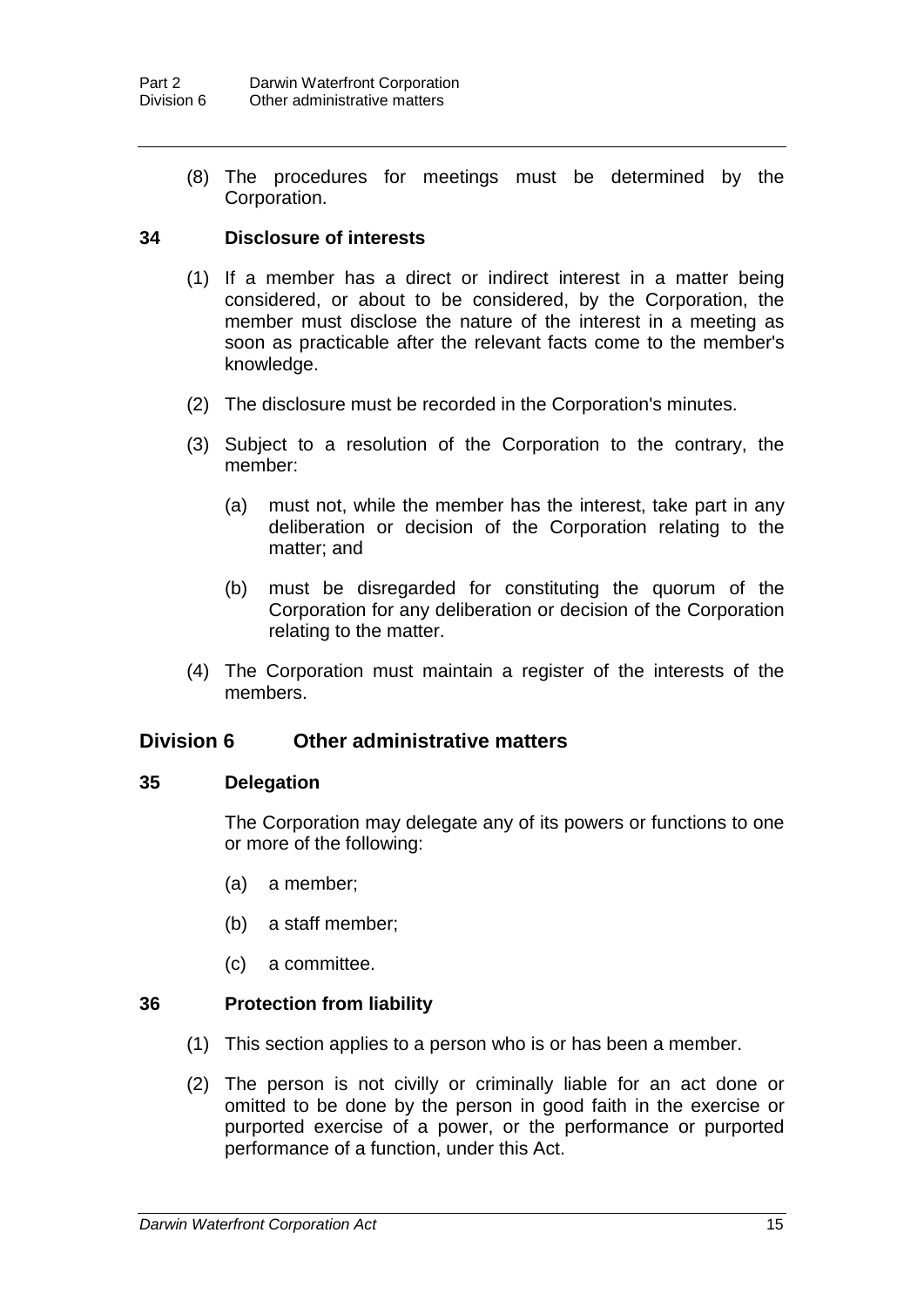- (3) In addition, the person is not civilly or criminally liable for an act done or omitted to be done by the Corporation in the exercise or purported exercise of a power, or the performance or purported performance of a function, under this Act.
- (4) Subsections (2) and (3) do not affect any liability the Territory or the Corporation would, apart from those subsections, have for the act or omission.

### **Division 7 Review of Corporation's operation**

### **37 Review**

- (1) The Corporation must conduct a review of its operation and the operation of this Act within 12 months after an occupancy permit has been issued under the *Building Act* for a residential dwelling in the Precinct for the first time.
- (2) The Corporation must prepare a report of the review, incorporating any recommendations on the following:
	- (a) the management of the Precinct;
	- (b) the representation of individuals and groups in the membership of the Corporation;
	- (c) the devolution of the Corporation's powers and functions to another body;
	- (d) any other matter for which the Minister has requested a recommendation;
	- (e) any other matter the Corporation considers appropriate.

### **Part 3 Miscellaneous matters**

#### **38 Regulations**

- (1) The Administrator may make regulations under this Act.
- (2) The regulations may:
	- (a) prescribe a fine not exceeding 200 penalty units for an offence against the regulations; and
	- (b) provide for an offence against this Act to be a regulatory offence; and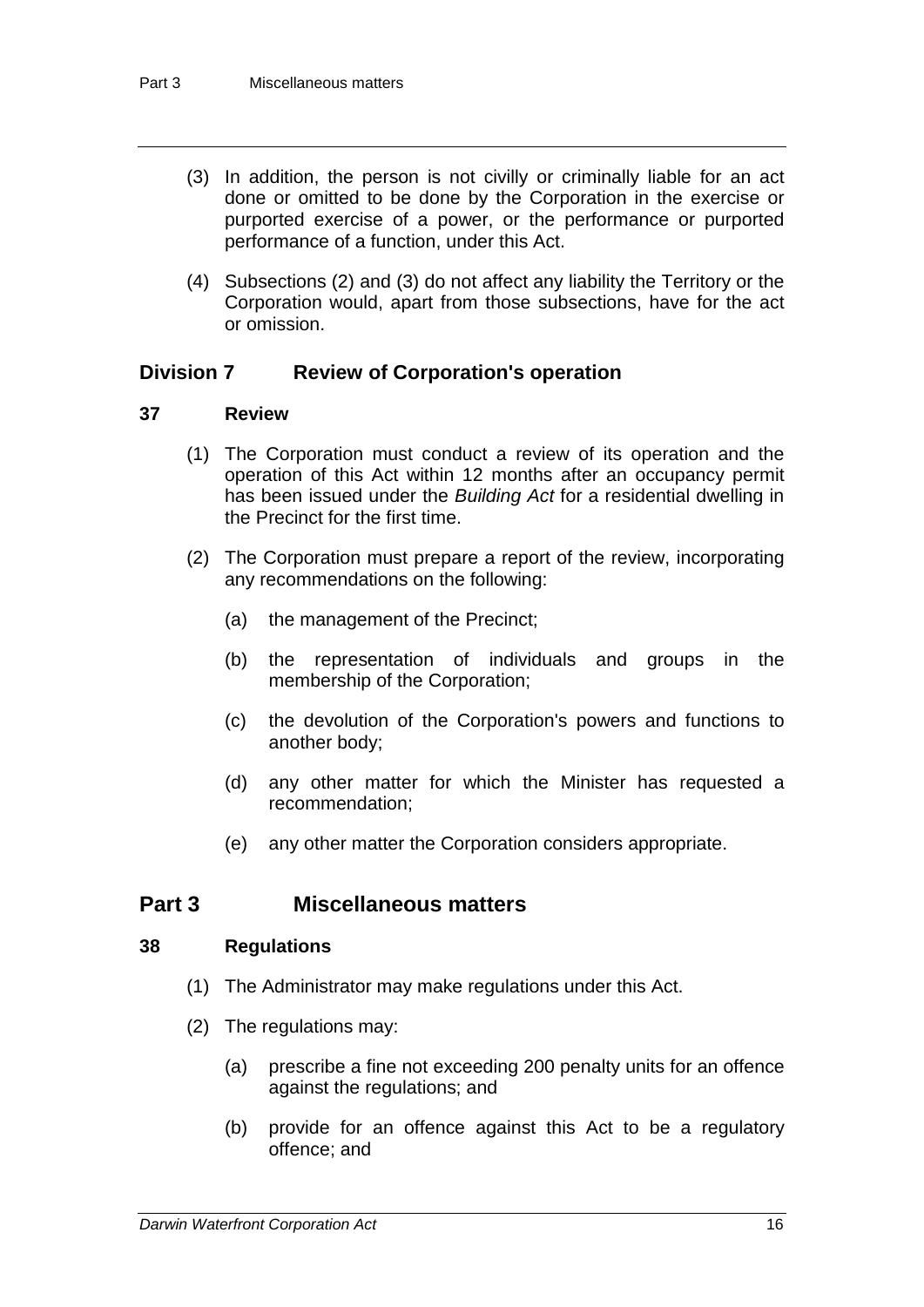(c) apply, adopt or incorporate (with or without changes) the whole or part of a document as in force or existing at a particular time or from time to time.